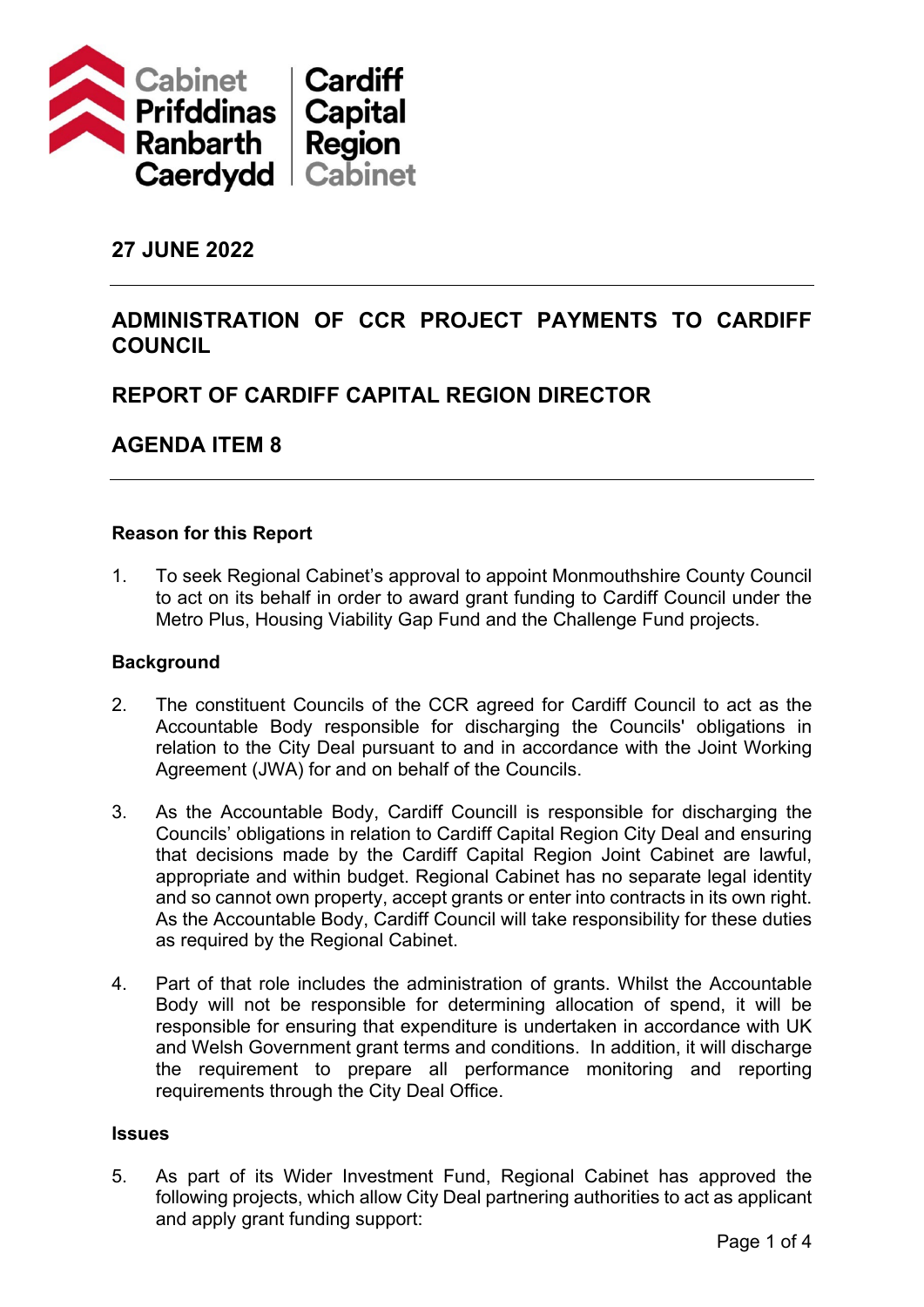- 1. Metro Plus: a programme of localised transport measures that will enhance the South Wales Metro;
- 2. Housing Viability Gap Fund: a £35m housing investment fund open to local authorities to help address viability issues which have stopped sites from being developed for new housing and seeks to unlock such sites;
- 3. Challenge Fund: seeks to assist the public sector to find solutions to address challenges it faces and consequently find a route to the market for such solutions.
- 6. The Council of the City and County of Cardiff (Cardiff Council) applied for grant funding, acting in its own capacity and not as Accountable Body of the Cardiff Capital Region (CCR). Furthermore, Cardiff Council has been successful in securing funding from each of these three projects as follows:
	- 1. Metro Plus awarded £1.5m;
	- 2. Housing Viability Gap Fund awarded £3.56m;
	- 3. Challenge Fund awarded £2.6m.
- 7. In addition, Cardiff Council has submitted a further request of £1m additional funding as part of the Housing Viability Gap Fund project, although this request is the subject of a separate report to Regional Cabinet.
- 8. As outlined above, Cardiff Councils acting in its role as Accountable Body is responsible for administering the various funds set up under the CCR Wider Investment Fund. Consequently, Cardiff Council cannot both administer and award itself funding that it has secured under such projects.
- 9. In order to address this contractual matter, it is proposed that another CCR local authority is appointed to act on behalf of Regional Cabinet in respect of the aforementioned funds and award the funding to Cardiff Council. The remaining nine local authorities have been approached on this matter and Monmouthshire County Council have agreed to act on behalf of the Regional Cabinet in respect of these projects.

#### **Reason for Recommendations**

10. To appoint Monmouthshire County Council to act on its behalf and award funding to Cardiff Council under the Housing Viability Gap Fund, Metro Plus and the Challenge Fund projects.

#### **Financial Implications**

11. This report does not result in any additional financial implications. It recommends that Monmouthshire County Council is appointed to act on behalf of Regional Cabinet in regard to any award of funding provided to Cardiff Council. This is in order to comply with the CCRCD Joint Working Agreement.

#### **Legal Implications**

12. CCRRC has the power to appoint Monmouthshire County Council to act on its behalf under the delegations policy of the JWA. Clause 9 and Schedule 1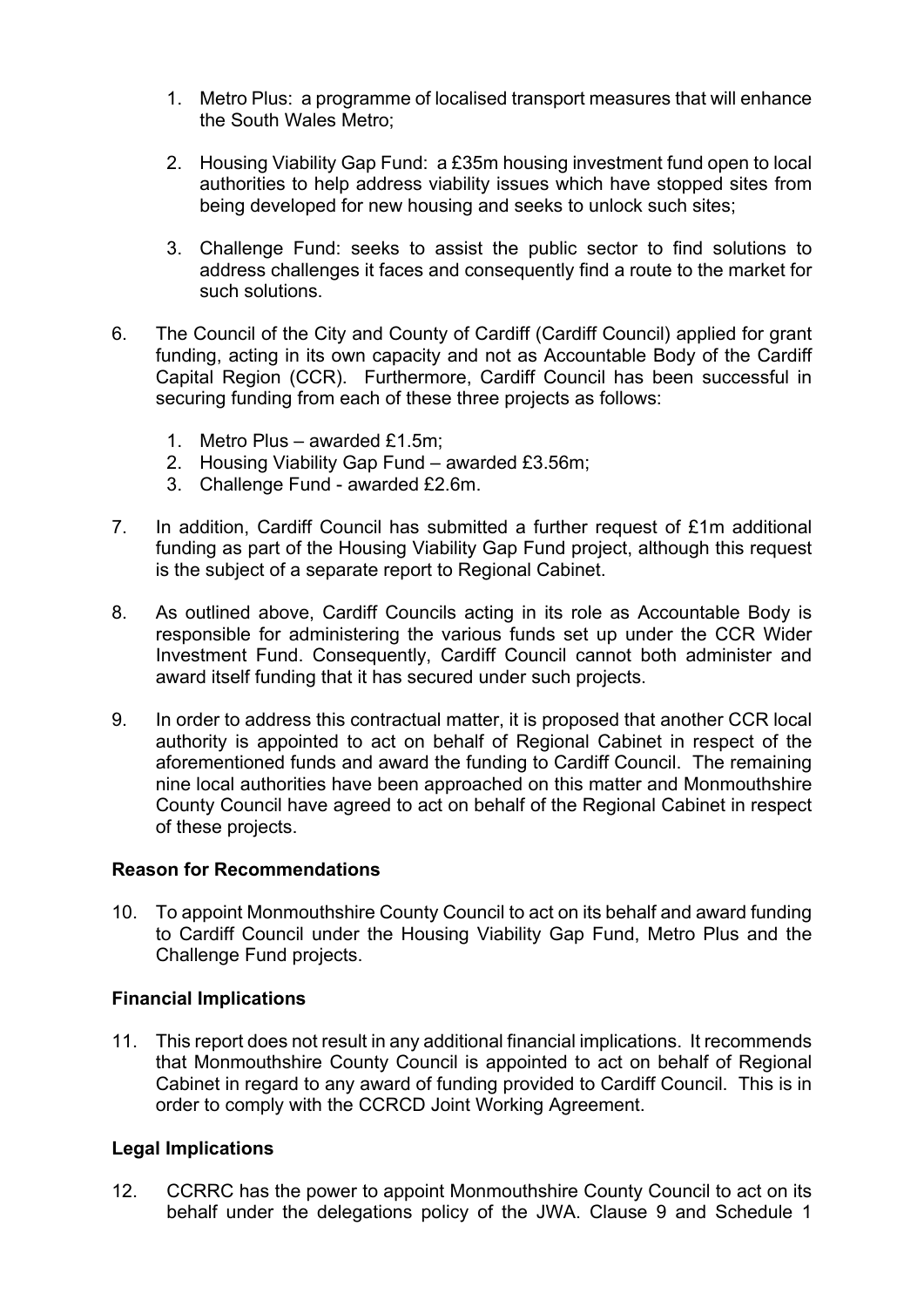(delegations policy) of the JWA sets out the decision-making process. Paragraph 31 of Schedule 1 provides that any matter not already covered in Schedule 1 is a matter which requires a decision from Regional Cabinet. This proposal falls within that paragraph as it is not already provided for in Schedule 1 therefore it is a decision that Regional Cabinet must make.

13. The instrument dealing with any terms and conditions of the grant, i.e. grant award letter or contract will need to reflect the fact that Monmouthshire are making the award in order for those to be binding.

#### **Well-Being of Future Generations (Wales) Act 2015**

- 14. In developing the Plan and in considering its endorsement regard should be had, amongst other matters, to:
	- a) the Welsh Language (Wales) Measure 2011 and the Welsh Language Standards;
	- b) public sector duties under the Equalities Act 2010 (including specific Welsh public sector duties). Pursuant to these legal duties Councils must in making decisions have due regard to the need to (1) eliminate unlawful discrimination, (2) advance equality of opportunity and (3) foster good relations on the basis of protected characteristics. Protected characteristics are: a. age; b. gender reassignment; c. sex; d. race – including ethnic or national origin, colour or nationality; e. disability; f. pregnancy and maternity; g. marriage and civil partnership; h. sexual orientation; I. religion or belief – including lack of belief, and;
	- c) the Well-being of Future Generations (Wales) Act 2015. The Well-being of Future Generations (Wales) Act 2015 ('the Act') is about improving the social, economic, environmental and cultural well-being of Wales. The Act places a 'well-being duty' on public bodies aimed at achieving 7 national wellbeing goals for Wales - a Wales that is prosperous, resilient, healthier, more equal, has cohesive communities, a vibrant culture and thriving Welsh language and is globally responsible. In discharging their respective duties under the Act, each public body listed in the Act (which includes the Councils comprising the CCRCD) must set and published wellbeing objectives. These objectives will show how each public body will work to achieve the vision for Wales set out in the national wellbeing goals. When exercising its functions, the Regional Cabinet should consider how the proposed decision will contribute towards meeting the wellbeing objectives set by each Council and in so doing achieve the national wellbeing goals. The wellbeing duty also requires the Councils to act in accordance with a 'sustainable development principle'. This principle requires the Councils to act in a way which seeks to ensure that the needs of the present are met without compromising the ability of future generations to meet their own needs.

Put simply, this means that Regional Cabinet must take account of the impact of their decisions on people living their lives in Wales in the future. In doing so, Regional Cabinet must:

- look to the long term;
- focus on prevention by understanding the root causes of problems;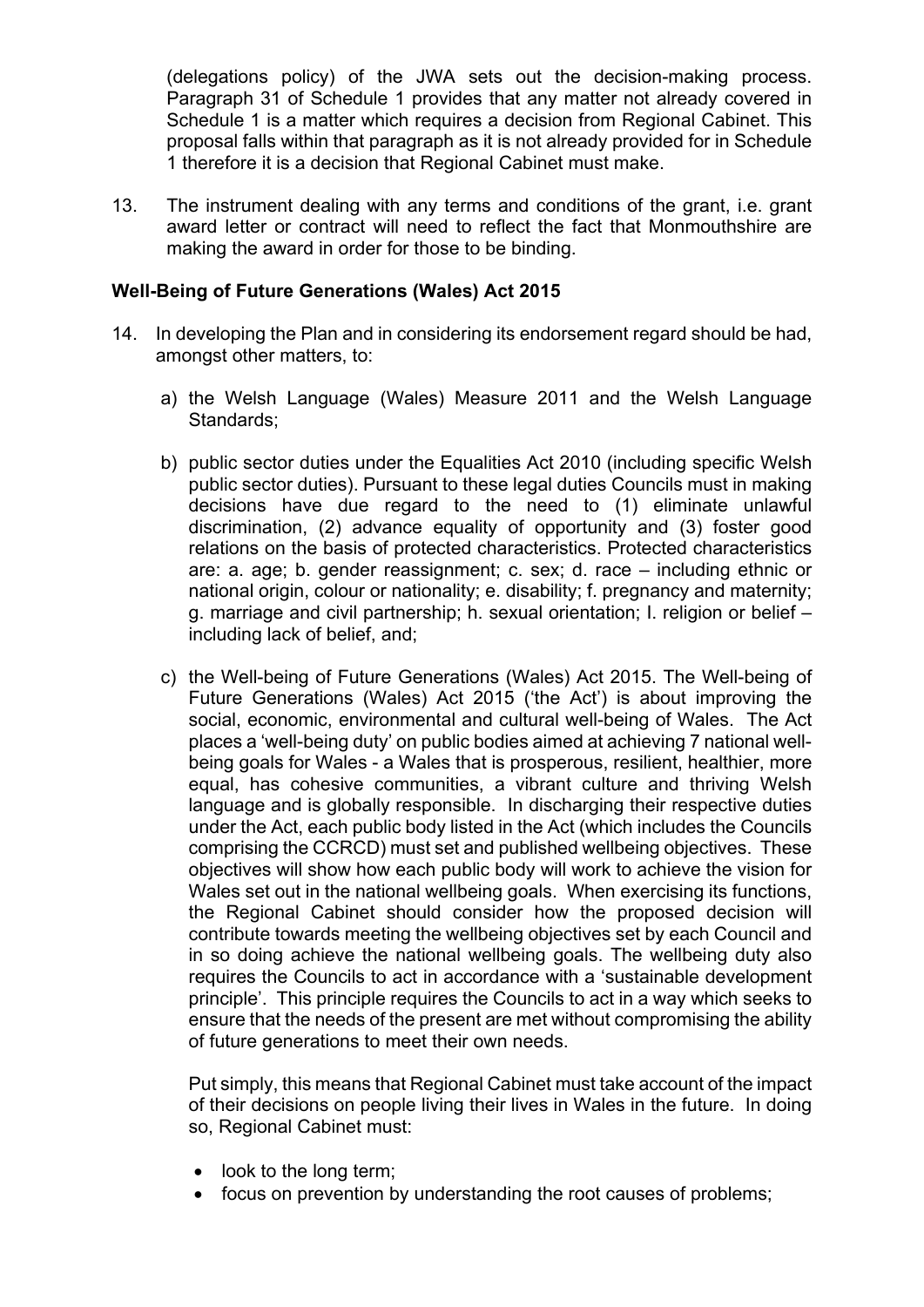- deliver an integrated approach to achieving the 7 national well-being goals;
- work in collaboration with others to find shared sustainable solutions;
- involve people from all sections of the community in the decisions which affect them.
- 15. Regional Cabinet must be satisfied that the proposed decision accords with the principles above. To assist Regional Cabinet to consider the duties under the Act in respect of the decision sought, an assessment has been undertaken, which is attached at Appendix 1.

#### **Equality Act 2010**

- 16. In considering this matter regard should be had, amongst other matters, to the Councils' duties under the Equality Act 2010. Pursuant to these legal duties the Regional Cabinet must in making decisions have due regard to the need to (1) eliminate unlawful discrimination (2) advance equality of opportunity and (3) foster good relations on the basis of protected characteristics. Protected characteristics are:
	- age;
	- gender reassignment;
	- sex;
	- race including ethnic or national origin, colour or nationality;
	- disability;
	- pregnancy and maternity;
	- marriage and civil partnership;
	- sexual orientation;
	- religion or belief including lack of belief.

## **RECOMMENDATIONS**

- 17. It is recommended that the Cardiff Capital Region Joint Cabinet:
	- (1) appoints Monmouthshire County Council to act on its behalf in respect of administering and awarding the funding to Cardiff Council that it has successfully received under the Housing Viability Gap Fund, Metro Plus and the Challenge Fund as detailed in this report.

**Kellie Beirne Director, Cardiff Capital Region 27 June 2022**

#### **Appendices**

Appendix 1 Well-being of Future Generations Assessment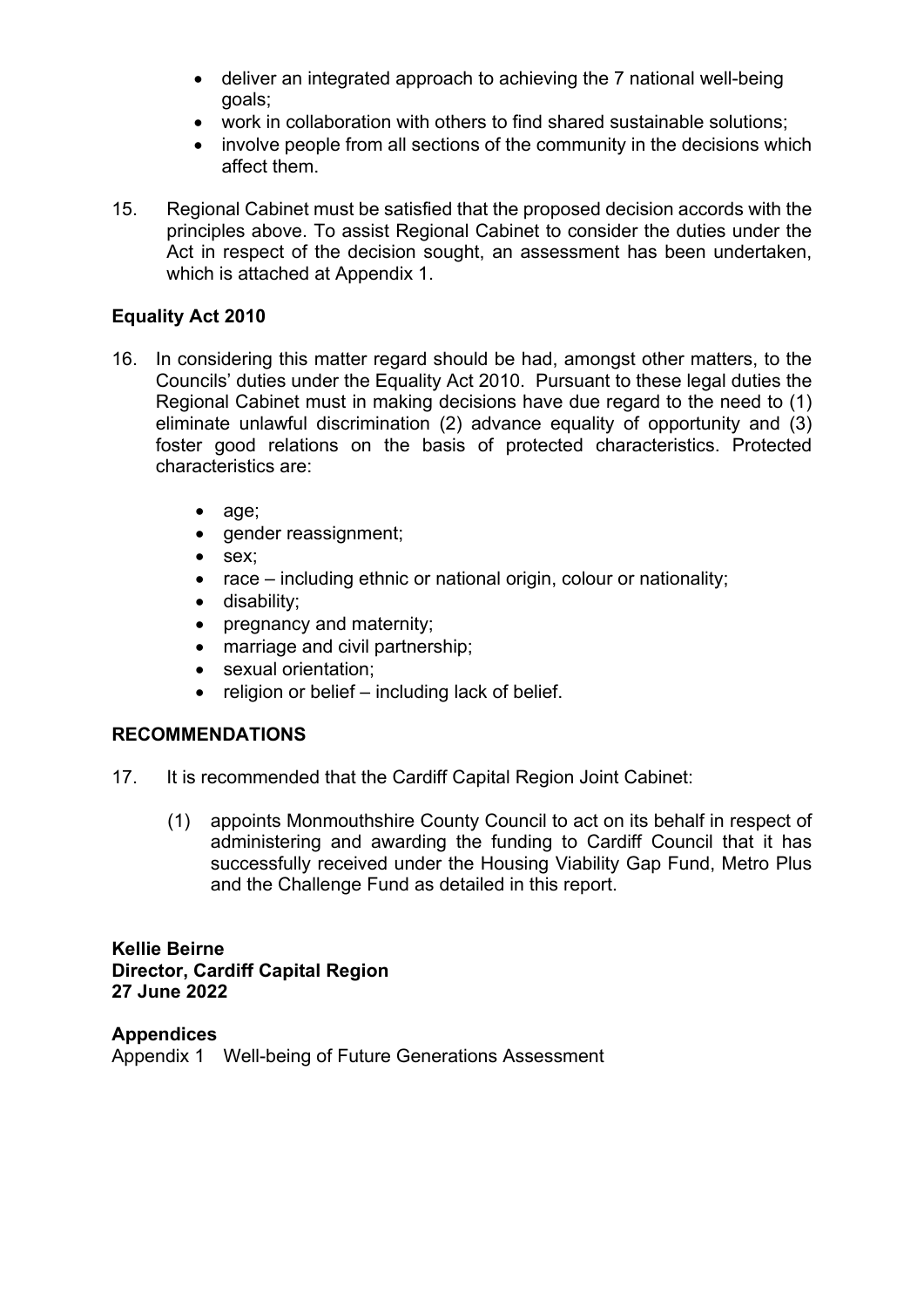# **Future Generations Assessment Evaluation (includes Equalities and Sustainability Impact Assessments)**

| Name of the Officer completing the evaluation:<br>Hrjinder Singh<br><b>E-mail:</b> h.singh@cardiff.gov.uk | Please give a brief description of the aims of the proposal<br>To appoint Monmouthshire County Council to act on behalf of the Cardiff Capital<br>Region City Deal to administer grant funding to Cardiff Council for approved<br>Investment & Intervention Framework (IIF) projects. |
|-----------------------------------------------------------------------------------------------------------|---------------------------------------------------------------------------------------------------------------------------------------------------------------------------------------------------------------------------------------------------------------------------------------|
|                                                                                                           |                                                                                                                                                                                                                                                                                       |
| <b>Proposal:</b> Administration of CCR Project Payments to Cardiff Council                                | Date Future Generations Evaluation form completed: 27 June 2022                                                                                                                                                                                                                       |

**1. Does your proposal deliver any of the well-being goals below?** Please explain the impact (positive and negative) you expect, together with suggestions of how to mitigate negative impacts or better contribute to the goal.

| <b>Well Being Goal</b>                                                                                                                                      | Does the proposal contribute to this goal?<br>Describe the positive and negative impacts.                                                                                                                                                                                                                                       | What actions have been/will be taken to<br>mitigate any negative impacts or better<br>contribute to positive impacts?                                                                                                                                                                                                               |
|-------------------------------------------------------------------------------------------------------------------------------------------------------------|---------------------------------------------------------------------------------------------------------------------------------------------------------------------------------------------------------------------------------------------------------------------------------------------------------------------------------|-------------------------------------------------------------------------------------------------------------------------------------------------------------------------------------------------------------------------------------------------------------------------------------------------------------------------------------|
| A prosperous Wales<br>Efficient use of resources, skilled,<br>educated people, generates wealth,<br>provides jobs                                           | The IIF sets out the framework for testing, assessing<br>and appraising proposals in an independent, fair and<br>balanced way, in order to ensure the proposals that<br>develop are those that best contribute to wealth<br>creation and prosperity. The projects in the pipeline<br>seek to make a major contribution to this. | Maximising potential for added value and meeting<br>City Deal targets is enshrined within the<br>assessment process.                                                                                                                                                                                                                |
| <b>A resilient Wales</b><br>Maintain and enhance biodiversity and<br>ecosystems that support resilience and<br>can adapt to change (e.g. climate<br>change) | The IIF is underpinned by the four Industrial Strategy<br>Grand Challenges, included in which is clean<br>growth.<br>The CCR Responsible Investing Strategy provides<br>for considerations in respect of carbon reduction and<br>the CCR Energy Strategy.                                                                       | This will be pertinent on a business case by<br>business case basis.<br>In addition, major scheme proposals seek to focus<br>explicitly on accelerating CCR's journey towards net<br>zero.<br>The work now underway on the revised Investment<br>Strategy places a specific focus on compliance with<br>CCR's energy strategy aims. |
| <b>A healthier Wales</b>                                                                                                                                    | Developing the conditions, through new links and<br>networks – and opportunities for future engagement                                                                                                                                                                                                                          | Inclusive growth and sharing prosperity are key<br>principles and some of the conditions proposed to<br>be set by Panel.                                                                                                                                                                                                            |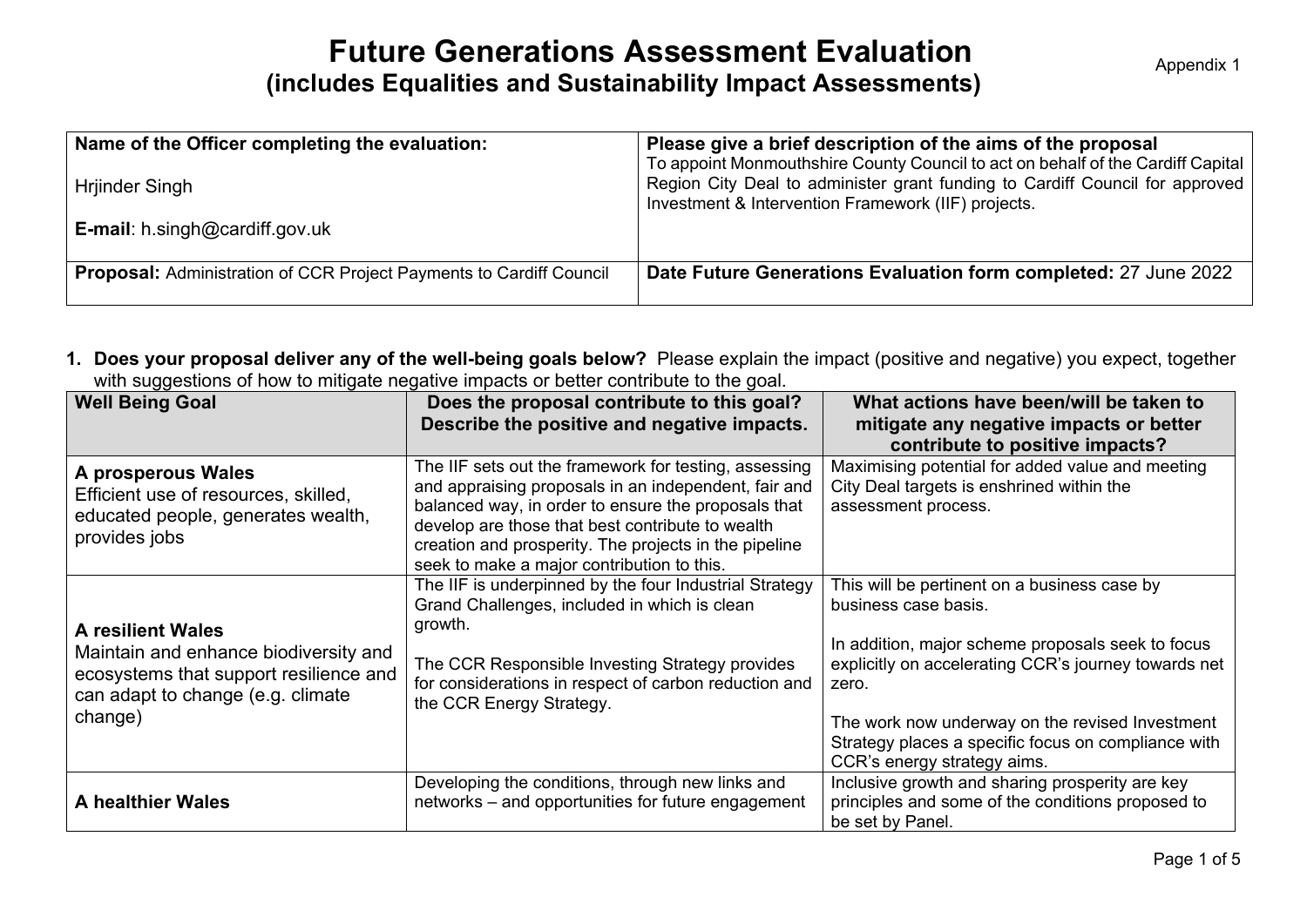|                                                                                                                                                                                              |                                                                                                                                                                                                                    | Appendix 1                                                                                                                                                                                                                                                                                                                                                                                               |
|----------------------------------------------------------------------------------------------------------------------------------------------------------------------------------------------|--------------------------------------------------------------------------------------------------------------------------------------------------------------------------------------------------------------------|----------------------------------------------------------------------------------------------------------------------------------------------------------------------------------------------------------------------------------------------------------------------------------------------------------------------------------------------------------------------------------------------------------|
| <b>Well Being Goal</b>                                                                                                                                                                       | Does the proposal contribute to this goal?<br>Describe the positive and negative impacts.                                                                                                                          | What actions have been/will be taken to<br>mitigate any negative impacts or better<br>contribute to positive impacts?                                                                                                                                                                                                                                                                                    |
| People's physical and mental<br>wellbeing is maximized and health<br>impacts are understood                                                                                                  | - will make a contribution to prosperity, which in turn<br>will support wellness and wellbeing.                                                                                                                    |                                                                                                                                                                                                                                                                                                                                                                                                          |
|                                                                                                                                                                                              | CCR is contributing to dialogue on good fair work -<br>again - a core principle of the ESG and EDI<br>considerations in the new Enterprise Risk Policy.                                                            |                                                                                                                                                                                                                                                                                                                                                                                                          |
| A Wales of cohesive communities<br>Communities are attractive, viable,<br>safe and well connected                                                                                            | The IIF seeks to position our region and its<br>competitive strengths - economic and wider and will<br>seek to yield demonstrative legacy benefit for the<br>country as a whole.                                   | ROI assessments and expert advice on how to<br>leverage opportunities and build on local social<br>capital whilst at the same time, scanning the world<br>for experts who can help grow high potential ideas                                                                                                                                                                                             |
|                                                                                                                                                                                              |                                                                                                                                                                                                                    | The proposal around Cyber Innovation in particular<br>will seek to make a contribution to keeping<br>communities safe.                                                                                                                                                                                                                                                                                   |
| A globally responsible Wales<br>Taking account of impact on global<br>well-being when considering local<br>social, economic and environmental<br>wellbeing                                   | The IIF has regard to the wider factors required to<br>support a vibrant and responsible economy                                                                                                                   | The assessment of projects has an in-built global<br>dimension – for example, the references to<br>comparative advantage in respect of enhanced<br>digital connectivity, cyber and Ai developments.<br>In addition, there is a further opportunity to be<br>developed through continuing work on business<br>cases for cyber in terms of localizing supply chains<br>which will continue to be explored. |
| A Wales of vibrant culture and<br>thriving Welsh language<br>Culture, heritage and Welsh language<br>are promoted and protected. People<br>are encouraged to do sport, art and<br>recreation | Our City Deal is uniquely Welsh - but pitches<br>towards being world leading in areas of competitive<br>strength. This enables a strong reflection on our rich<br>culture and heritage.                            |                                                                                                                                                                                                                                                                                                                                                                                                          |
| A more equal Wales<br>People can fulfil their potential no<br>matter what their background or<br>circumstances                                                                               | City Deal is about delivering as far as possible<br>across 10 LAs and a population of 1.5m people. It is<br>about economic gains - but importantly how this will<br>convert as tools for improving people's lives. | The 'spread' and targeting of City Deal benefits in a<br>place-based and place-led way - as reflected by the<br>proposals.                                                                                                                                                                                                                                                                               |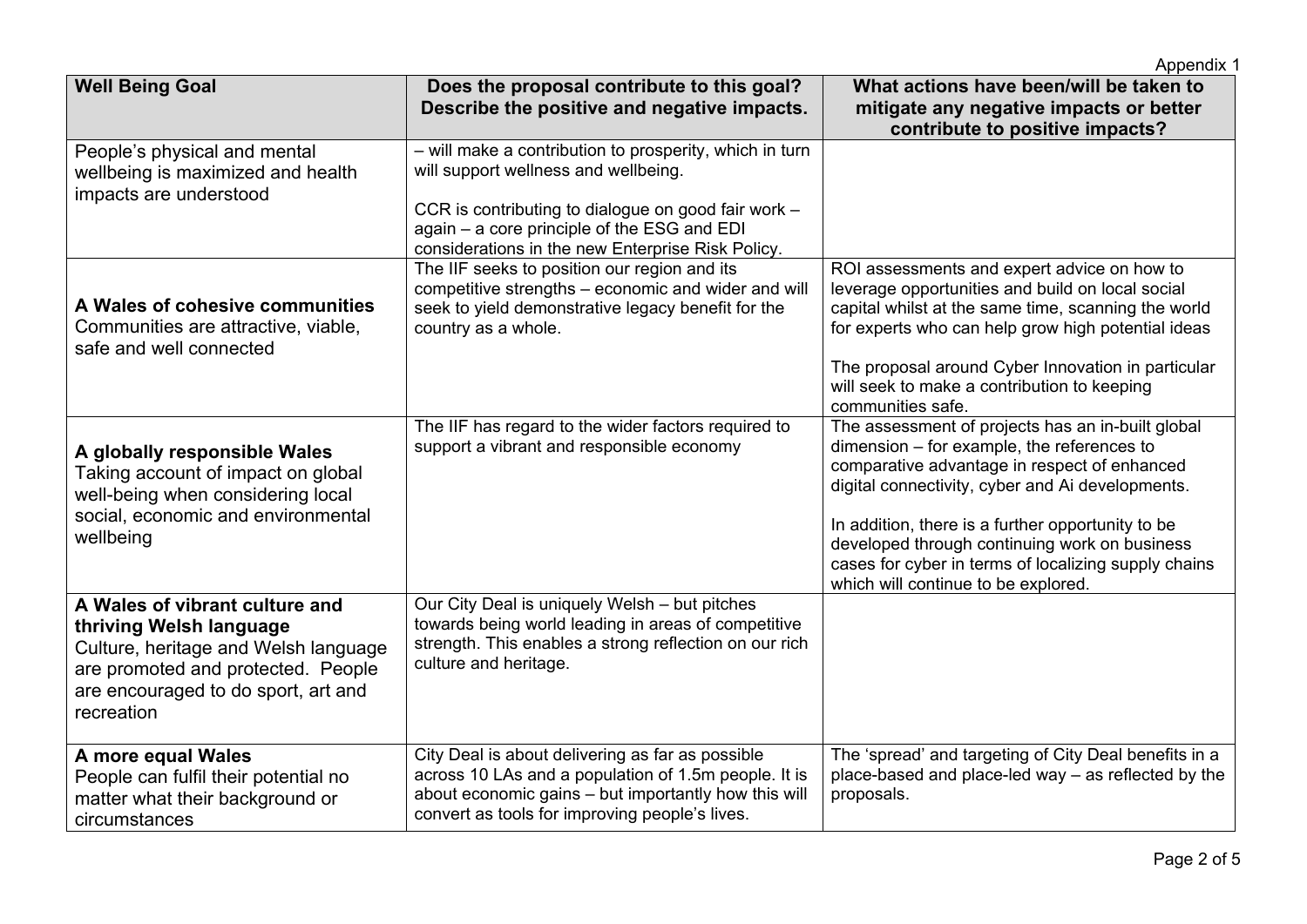|                        |                                                                                           | Appendix 1                                                                                                            |
|------------------------|-------------------------------------------------------------------------------------------|-----------------------------------------------------------------------------------------------------------------------|
| <b>Well Being Goal</b> | Does the proposal contribute to this goal?<br>Describe the positive and negative impacts. | What actions have been/will be taken to<br>mitigate any negative impacts or better<br>contribute to positive impacts? |
|                        |                                                                                           |                                                                                                                       |

## **2. How has your proposal embedded and prioritized the sustainable governance principles in its development?**

| <b>Principle</b>     | <b>Sustainable Development</b>                                                  | Does your proposal demonstrate you have met<br>this principle? If yes, describe how. If not explain<br>why.                                                                                                                                                      | Are there any additional actions to be taken to<br>mitigate any negative impacts or better<br>contribute to positive impacts?                                                                                                                                           |
|----------------------|---------------------------------------------------------------------------------|------------------------------------------------------------------------------------------------------------------------------------------------------------------------------------------------------------------------------------------------------------------|-------------------------------------------------------------------------------------------------------------------------------------------------------------------------------------------------------------------------------------------------------------------------|
| <b>Long Terr</b>     | Balancing short term<br>need with long term<br>and planning for the<br>future   | The IIF is relevant to today, but focused on foresight and<br>what comes, tomorrow.                                                                                                                                                                              | Continued work on data/ evidence and generating in<br>equal measure, insight and foresight.<br>The CCR is a 15-year programme with the transition to<br>CJC establishing a direction of travel for the long-term. All<br>proposals have a medium to long-term timespan. |
| <b>Collaboration</b> | Working together<br>with other partners to<br>deliver objectives                | The report sets out the different partners and sectors<br>engaged in this work                                                                                                                                                                                   | City Deal will be delivered by a multiplicity of diverse<br>partners and from IP, to REGP, RSP, Programme Board<br>and the Business Councils - takes input from a number<br>of different sources.                                                                       |
|                      | Involving those with<br>an interest and<br>seeking their views                  | The report sets out the different partners and sectors<br>engaged in this work                                                                                                                                                                                   | The report demonstrates the nature and extent of<br>stakeholders. This is however identified as an area for<br>future development – rooted in work around benefits<br>realisation and impact.                                                                           |
| Prevention           | Putting resources<br>into preventing<br>problems occurring<br>or getting worse  | The framework operationalizes the process for stimulating<br>economic activity in the region creating opportunities to<br>engage people in work and develop the prosperity needed<br>to ensure people are more economically self-reliant and<br>self-sufficient. |                                                                                                                                                                                                                                                                         |
| <b>Integration</b>   | Considering impact<br>on all wellbeing<br>goals together and<br>on other bodies | This will be undertaken on a case-by-case basis through<br>the new assessment process.                                                                                                                                                                           |                                                                                                                                                                                                                                                                         |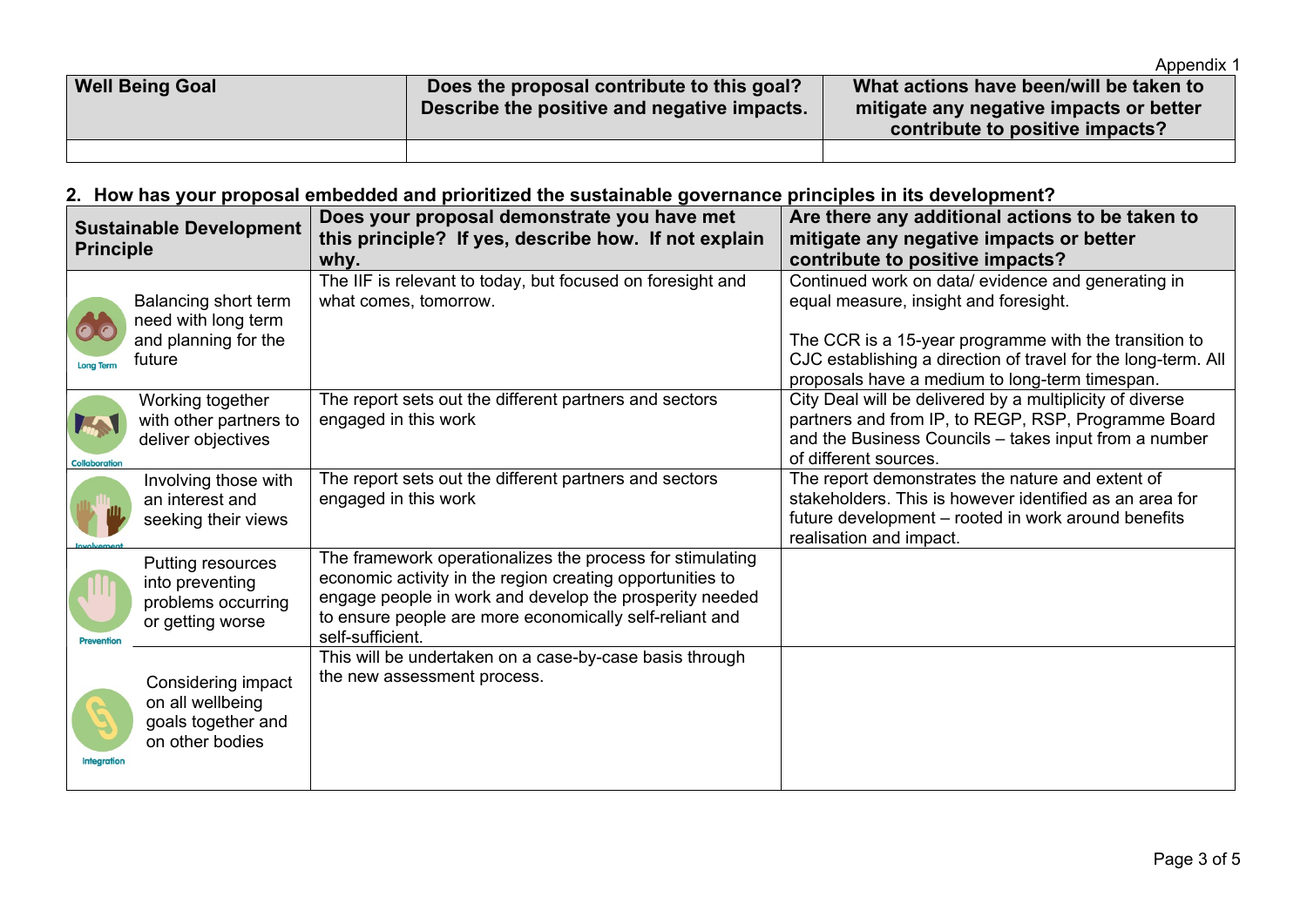**3. Are your proposals going to affect any people or groups of people with protected characteristics?** Please explain the impact, the evidence you have used and any action you are taking below.

| <b>Protected</b><br><b>Characteristics</b> | Describe any positive impacts your<br>proposal has on the protected<br>characteristic                                                                | Describe any negative impacts<br>your proposal has on the<br>protected characteristic | What has been/will be done to<br>mitigate any negative impacts or<br>better contribute to positive<br>impacts? |
|--------------------------------------------|------------------------------------------------------------------------------------------------------------------------------------------------------|---------------------------------------------------------------------------------------|----------------------------------------------------------------------------------------------------------------|
| Age                                        | As with all those categories below $-$ the<br>impacts will relate to specific delivery that<br>underpins the execution and operation of<br>this Plan | None arising at this time.                                                            |                                                                                                                |
| <b>Disability</b>                          | As above                                                                                                                                             | As above                                                                              |                                                                                                                |
| Gender<br>reassignment                     | As above                                                                                                                                             | As above                                                                              |                                                                                                                |
| Marriage or civil<br>partnership           | As above                                                                                                                                             | As above                                                                              |                                                                                                                |
| Pregnancy or<br>maternity                  | As above                                                                                                                                             |                                                                                       |                                                                                                                |
| Race                                       | As above                                                                                                                                             |                                                                                       |                                                                                                                |
| Religion or Belief                         | As above                                                                                                                                             |                                                                                       |                                                                                                                |
| Sex                                        | As above                                                                                                                                             |                                                                                       |                                                                                                                |
| <b>Sexual Orientation</b>                  | As above                                                                                                                                             |                                                                                       |                                                                                                                |
| Welsh Language                             | As above                                                                                                                                             |                                                                                       |                                                                                                                |

## **4. Safeguarding & Corporate Parenting. Are your proposals going to affect either of these responsibilities?**

|              | Describe any positive impacts your<br>proposal has on safeguarding and<br>corporate parenting                                                                      | Describe any negative impacts<br>your proposal has on safeguarding<br>and corporate parenting | What will you do/ have you done<br>to mitigate any negative impacts<br>or better contribute to positive<br>impacts? |
|--------------|--------------------------------------------------------------------------------------------------------------------------------------------------------------------|-----------------------------------------------------------------------------------------------|---------------------------------------------------------------------------------------------------------------------|
| Safeguarding | Not directly relevant – however, building the<br>future economy should have a profoundly<br>positive impact on ability to safeguard the<br>future of our residents |                                                                                               |                                                                                                                     |